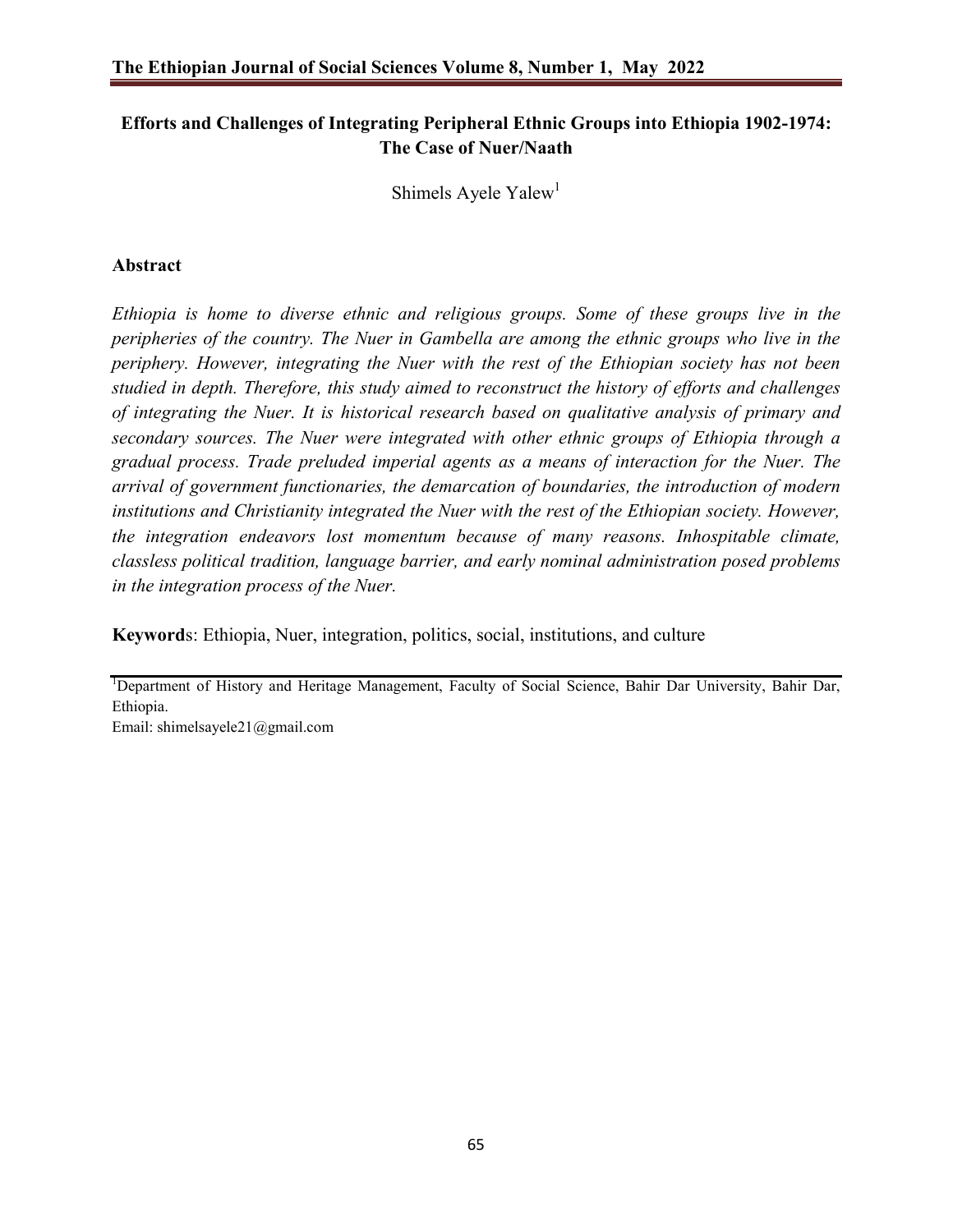# **1. Introduction**

The Nuer belong to the Nilotic language group who live both in South Sudan and Ethiopia. They begin crossing the Bahr el-Jebel to the east in the early 1820s. They expanded into large areas of South Sudan and Ethiopia following an easterly direction.<sup>1</sup> The eastward territorial expansion of the Nuer started before the expansion of both the Sudanese and Ethiopian states in the Upper Nile and Gambella regions. The Nuer proceeded at the expense of the Dinka and the Anuak throughout the second half of the nineteenth century.<sup>2</sup>

Many factors operated behind the Nuer expansion into different directions. Population pressure, climatic change, and frequent intra-ethnic and inter-ethnic conflicts were some of the major factors.<sup>3</sup> The timing and direction of the Nuer expansion was determined by either environmental reasons or political preoccupation of their neighbors. Unpleasant environment with recurring drought forced them to alter direction. The military capacity of their neighbors had also an effect on direction and time to expand.<sup>4</sup>

In their expansion, Eastern Jikany Nuer had followed the eastern direction and reached as far as the Ethiopian escarpment. By the early twentieth century, groups of Nuer penetrated into Anuak territory as far as the Laajak hills, near the present-day Anuak village of Akedo on the Baro River in Gambella. However, the pastoralist Nuer didn't resume their expansion after Akedo. The prevalence of animal disease in the eastern part of Gambella checked further expansion of the Eastern Jikany Nuer.<sup>5</sup>

Their initial settlement inside the Ethiopian territory was not permanent for environmental factors that forced them to shift their settlements depending on seasonal fluctuation. In the last quarter of the 19th century, the Nuer, as semi-pastoralists, would dispatch their cattle for grazing

 $<sup>1</sup>$  Noel stringham, "Marking Nuer Histories: Gender, Gerontocracy, and the Politics of Inclusion</sup> in the Upper Nile from 1400 – 1931", (PhD Dissertation, University of Virgnia, 2016). P. 105 <sup>2</sup> Derege Feyissa, "The cultural construction of state borders: The view from Gambella," *Journal of Eastern African Studies,* 4:2, 314-330 (2010)*, p*. 315.

<sup>&</sup>lt;sup>3</sup> Evans E. Pritchard, *The Nuer* (Britain: At the Clarendon press, 1940), p. 45.<br><sup>4</sup> Douglas H. Johnson, *The Horn of Africa* (London, UCL press, 1994), P. 53

 $<sup>5</sup>$  Derege Fevissa, "The cultural construction of state borders: The view from Gambella," p.315</sup>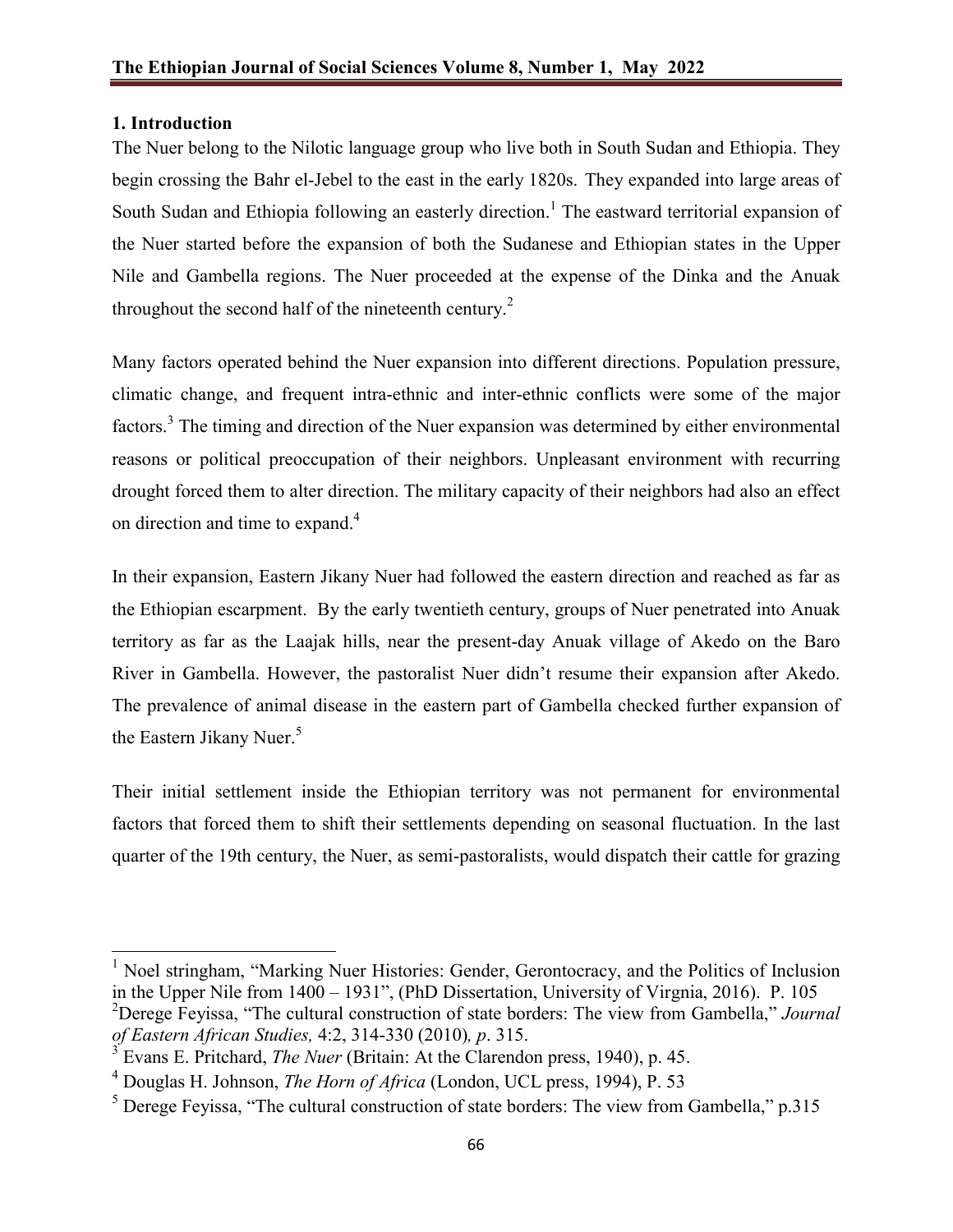on the plains of Akobo and Jikow during the dry season (November-May). They also move to lands stretching along the Sobat River in South Sudan during the rainy season (June-October).<sup>6</sup> After annexing the territories in the east, southeast, and southern parts of the country, imperial attention was diverted to western and south-western regions. The need to control trade routes and challenges that originated from colonial expansion motivated Emperor Menelik II to send his forces for annexation.<sup>7</sup> After their incorporation, the Nuers became under the administration of the central state followed by an integration process.

Integration in this sense means the process of change from a less coherent to a more coherent form. It is incorporating formerly relatively independently functioning systems, further strengthening of relations within a system, and, relating additional actors or groups to an existing system and its core institutions.<sup>8</sup> Social integration refers to unity, coherence, and inclusivity of a society's social relations of all dimensions.<sup>9</sup> Political integration refers to a potential uniting of two or more political units by establishing a unified legal framework, creating common institutions, developing decision-making centres, and projecting identity.<sup>10</sup>

More than 80 ethnic groups of Ethiopia experienced different degrees of integration.<sup>11</sup> The Nuer integrated with the rest of Ethiopia gradually. There exist writers who accuse the imperial government of discriminating the Nuers. These writers claim that the area in which the Nuer lived remained a political, economic, and cultural backwater until the 1960s.<sup>12</sup> The interest of

 $^6$  ዘ ውዴ ዱባለ, *ኢ ሉባቦር* (አ ዲስ አ በባ: 1976), 7 ጽ. 122.

<sup>&</sup>lt;sup>7</sup> Yonas Adaye, "Conflict complexity in Ethiopia: case study of Gambella regional state," (Phd. Diss., University of Bradford, 2014). p.10

<sup>&</sup>lt;sup>8</sup> Flip Lindo, "The concept of integration: theoretical concerns and practical meanings", Asselin et al. *Social integration and mobility*, Lisbon, centro de estudos geografocos, 2005, pp. 7-20. P. 11

<sup>9</sup> Elif Kιsar Koramaz, "The Spatial Context of Social Integration," *Social Indicators Research*, March 2014, Vol. 119, No. 1 (March 2014), pp. 49-7, Springer. p. 50

 $10$  Nikola Lj. Ilievski, "the concept of political integration: the perspective of neo functionalist theory," *Journal of Liberty and International Affairs* | Vol. 1, No. 1, 2015 | UDC 327 | ISSN 1857-976, the Institute for Research and European Studies. P. 2.

<sup>&</sup>lt;sup>11</sup> Von Alexander Meckelburg, "From "Subject to Citizen"? History, Identity and Minority Citizenship: The Case of the Mao and Komo of Western Ethiopia," (PhD dissertation, University of Hamburg, 2017). P. 15.

<sup>&</sup>lt;sup>12</sup> WRITENET, independent analysis, Ethiopia: The Gambella conflict – Structure and Prognosis, UK, http://www.refworld.org>pdfid, 2004. Accessed on January 12, 2021, p. 1.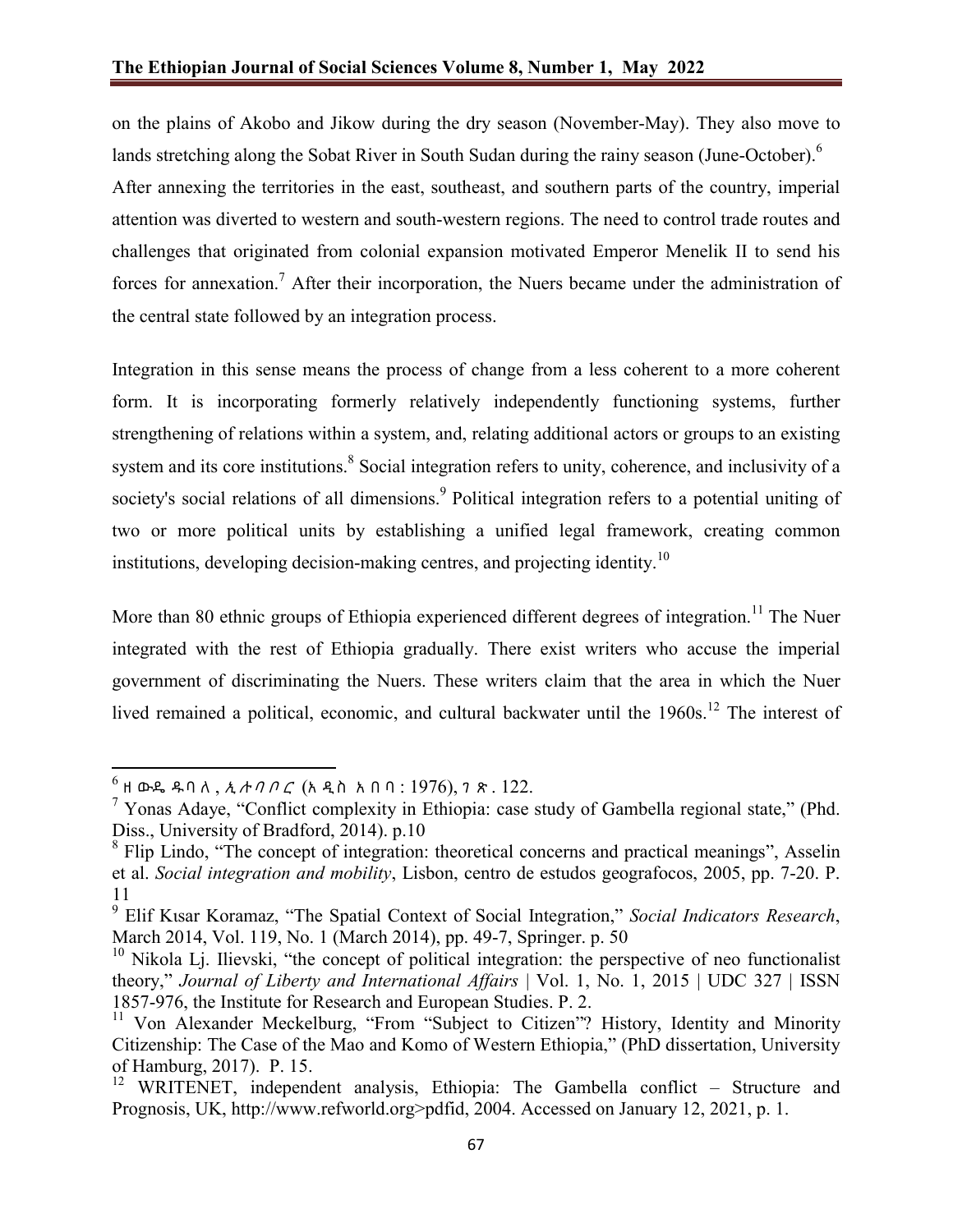Ethiopian governments in the region was taken mainly as economic. Efforts of political integration were considered as interest in boosting the wealth of the central government. This was particularly related to flexible border administration.<sup>13</sup> The establishment of the Enclave of Gambella was not also recognized.<sup>14</sup> Those writers believed that the Nuers were not integrated into the political economy in general and the strategic trade of the Baro.<sup>15</sup> Moreover, there are accusations of social discrimination and alienation.<sup>16</sup> The causes of limited central authority and development to link the region with the rest of Ethiopia was owing to incapability of the state, its lack of interest in the borderlands, and hospitality of the climate of the region limited development in the region. $17$ 

Nevertheless, the diverse people of Ethiopia established lines of communication and interdependence via trade, migration and other processes. The continuous communication and interdependence resulted in the evolution of united cultural and ecological community. The process of territorial incorporation provided extra opportunities for integration.<sup>18</sup> As a result, the Nuer have been integrating economically, politically and culturally. The successive efforts of Majid Abud were practical manifestation of the integration effort.<sup>19</sup> After the establishment of provincial administration many Nuers were promoted to political power. In addition, successive administrators and civil servants were sent to the Nuer from the political centre.<sup>20</sup> Moreover, the

 $13$  Derege Feyissa. The cultural construction of state borders: The view from Gambella, p. 327

<sup>14</sup> Medhane Tadesse, Gambella The impact of local conflict on regional security, *Institute for Security Studies*, Pretoria, South Africa. 2002P. 4.

<sup>&</sup>lt;sup>15</sup> Ojulu Ojot Miru, "Large scale land acquisition and minorities' indigenous people right. under ethnic federalism in Ethiopia: A regional case study of Gambella Regional State," (Phd. Diss., University of Bradford, 2013). P. 117.

<sup>&</sup>lt;sup>16</sup> Wondwosen Michago Seide, "The Nuer pastoralists- between large scale agriculture and villagization:A case study of the Lare District in the Gambella Region of Ethiopia*," Current African Issues (CAI)* No 6. Nordic Africa Institute, (2017). P. 19.

<sup>17</sup> John Young, Along Ethiopia's Western Frontier: Gambella and Benishangul in Transition, *The Journal of Modern African Studies,* Jun., 1999, Vol. 37, No. 2 (Jun., 1999), pp. 321-346, Cambridge University Press.p. 323.

<sup>&</sup>lt;sup>18</sup> Donald N. Levine, *Greater Ethiopia: The Evolution of Multi-Ethnic society*, the University of Chicago Press, USA, 1974.

 $^{19}$  Bahir Zewudie, "Relations between Ethiopia and the Sudan on the western Ethiopian Frontier 1898-1935," (Phd. Diss, University of London, May 1976). p. 269.

 $^{20}$  ዘ ውዴ ዱባለ, ገጽ. 387.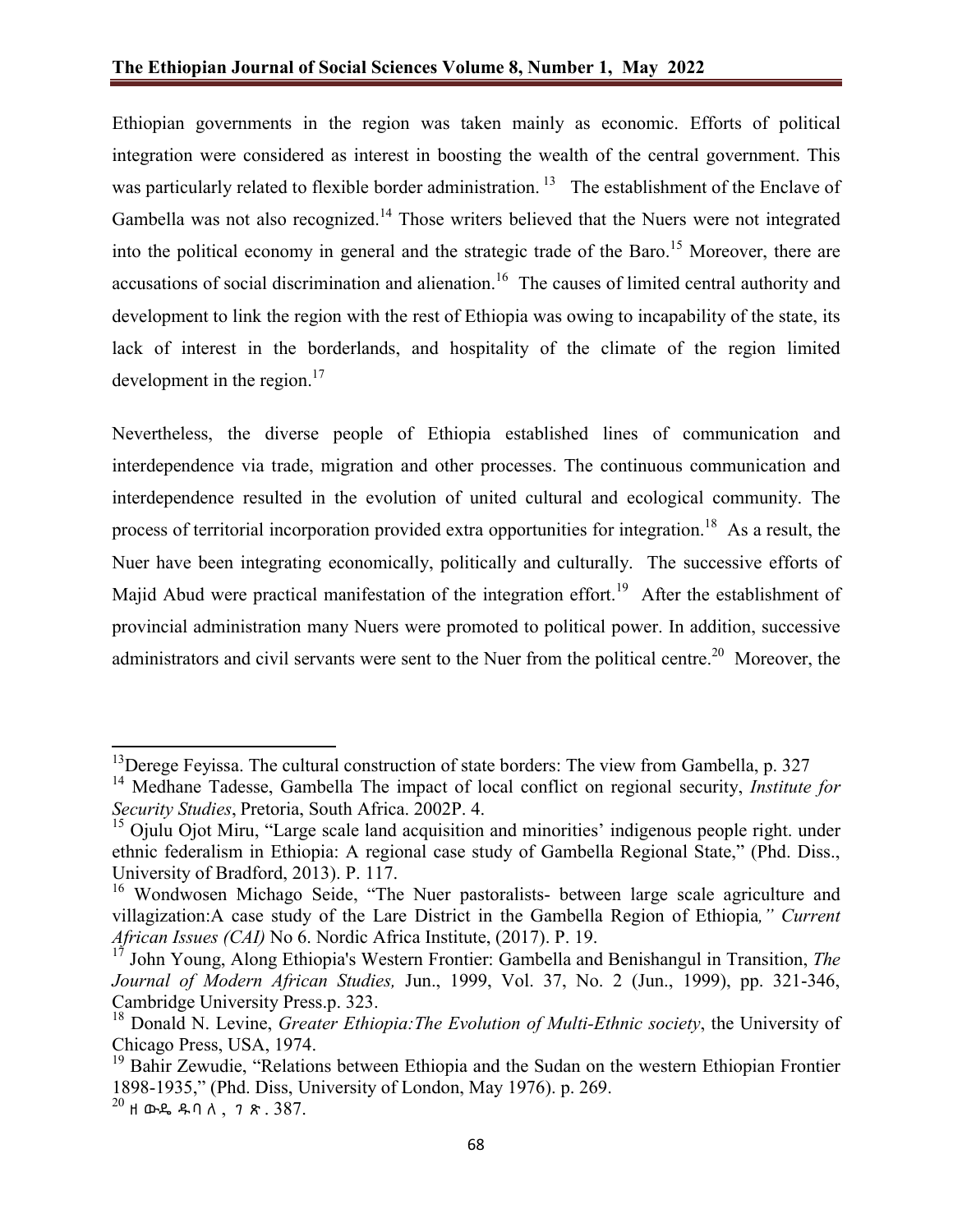Nuer also participated in the trade across the Baro River. They supplied ivory to the traders from Sudan and Ethiopia.<sup>21</sup>

However, the effort to integrate the Nuers with the rest of the Ethiopian society has not been researched. Therefore, this research is aimed at revealing the political, economic, and social integration made during the imperial period. In so doing, the paper answers the following research questions.

- $\checkmark$  How was the integration process undertaken?
- $\checkmark$  How was the reaction of the people to this process?
- $\checkmark$  What were the difficulties in the integration process?

This study was primarily designed to reveal endeavors and adversities within the process in advancing our understanding of the integration process of the Nuer during the twentieth century. It is historical research based on qualitative analysis of both primary and secondary sources. Primary sources exploited for this research mainly included informants in the study area and archival materials. Secondary sources used in this research include books, articles, dissertations, and others.

### **2. Integrating the Nuer**

### **2.1. Trade as a prelude to government agents**

The interaction between highlanders and Nuer predated the arrival of government agents at Gambella. The Nuer call the people from Ethiopian highland who live above the Baro salient "*Bouny*" literally meaning "the one who bows".<sup>22</sup> According to oral tradition of the Nuer, this connotation was given to the highlanders due to the greeting seen when they meet with Prophet Ngundeng Bong. In the highlanders' culture, when the younger or ordinary meet with elders or ruling families, the former has to bow for the latter. Thus, they did the same when they met with Prophet Ngundeng Bong.<sup>23</sup>

<sup>21</sup> Bahiru Zewudie, *society, state, and history; selected essays*, Addis Ababa University Press, Addis ababa, 2008. P. 151.

 $22$  The author heard this term, while he was working in Nuer zone, Gambella. They call bouny all brown colour highlanders of Ethiopia. One day, he asked his staff member James Ochan about the meaning of Bouny.

 $^{23}$  Dereje Feyssa, "The Pur, the real, and the chosen: the encounter between Anywa, the Nuer and Highlanders in Gambella," Flix Girke (ed), *Ethiopian images of self and other*, Universitatsveslag Have –Wittenberg, Germany, 2014. P. 172.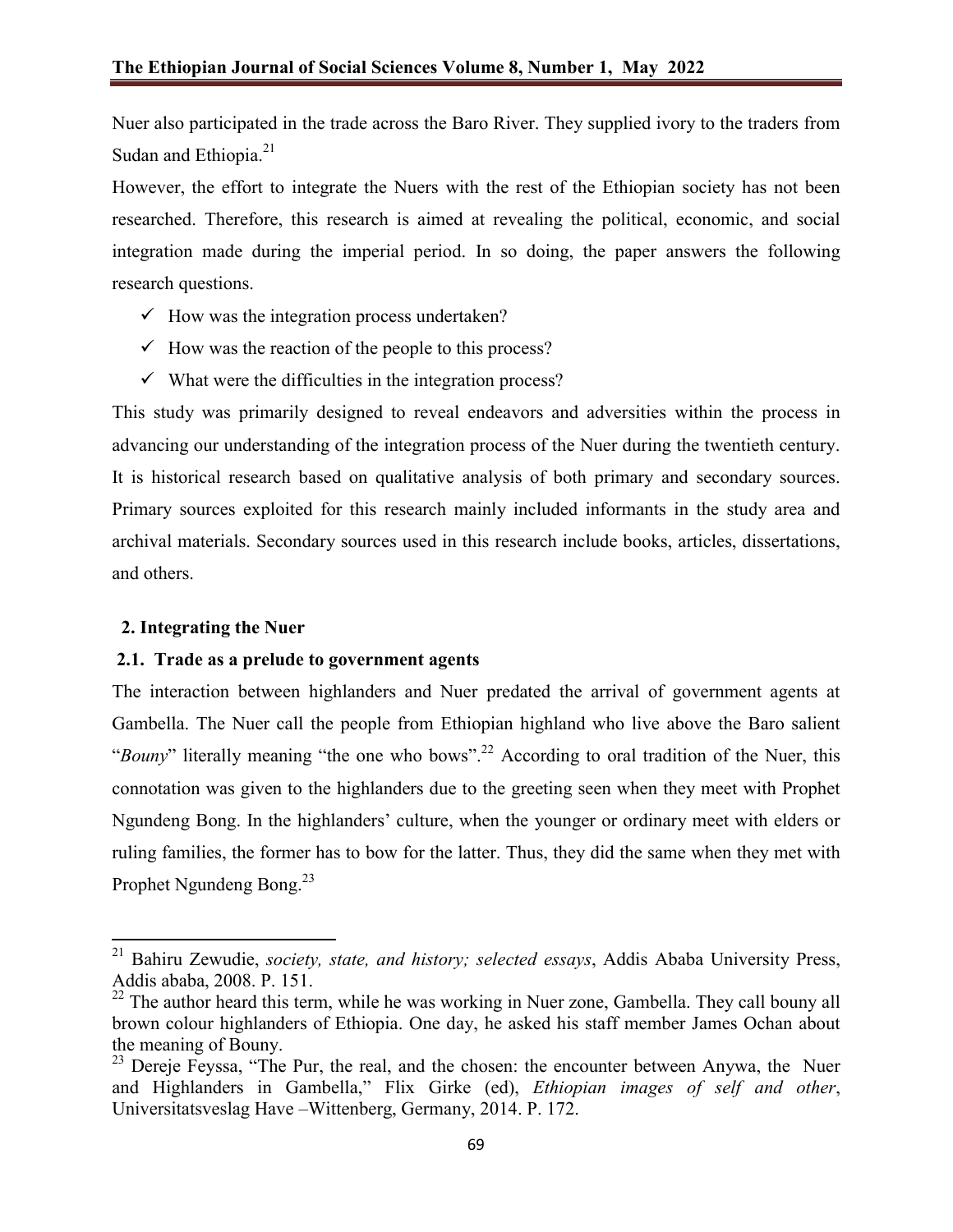However, trade transformed the interaction between the Ethiopian Nuer and the highlanders. In fact, trade was not a well-known economic activity for the Nuer particularly prior to the closing years of the 19th century. The livelihood of the Nuer depended mainly on pastoralism. This caused the Nuer to ignore other types of economic activities in which other ethnic groups were involved.<sup>24</sup> Nevertheless, since the late  $19<sup>th</sup>$  century, two major historical developments changed the Nuer attitude towards trade.

The first was increased interest of the Nuer in firearms. The arrival of the governments of Anglo-Egyptian Sudan and Ethiopia brought modern firearms to the area that drew the attention of the Nuer. Moreover, the Anuak checked the Nuer eastward expansion and began to loot their cattle using the firearms because the Anuak accessed it earlier than the Nuer. Thus, the Nuer who sought to have modern firearms engaged in the trade for firearms.<sup>25</sup> The sources of firearms were from Ethiopian highlands. They traveled to Wunakoi, the place between Lare and Dembi Dolo, to sell cattle and ivory and purchase guns from Oromo, Greek, and Somali merchants.<sup>26</sup>

The second historical development was the trade going on along the Baro River that used the enclave of Gambella. Both domestic and foreign traders used to participate in the enclave trade of Gambella. The Nuer came to visit the enclave market of Gambella where they sold milk and cattle and purchased salt, sorghum, and clothes.<sup>27</sup> The British government in charge of the administration of the enclave allowed importation of foods and clothes and they waived tax on those items.<sup>28</sup> Trade had created opportunities for the Nuer to meet with diverse Ethiopian highlanders and foreign merchants.<sup>29</sup>

## **2.2. Legal Inclusion of the Nuer**

Negotiations to delimit frontiers between the British colony and Ethiopia started in 1900. While those negotiations were going on, the Colonial Government of Sudan began a preliminary survey work in the border area. This was made to obtain the necessary information for the final

<sup>24</sup> Evans E. Pritchard, *Nuer Religion* (Britain: At the Clarendon press, 1956). P. 156

 $25$  Noel Stringham, P.231.

<sup>&</sup>lt;sup>26</sup> Informant: Gatluak Buom, interviewd by the author, Gambella town, January 21,2018.

<sup>27</sup> Informant: Bol Bouny

 $28$  Bahiru Zewudie, society, state, and history; selected essays, Addis Ababa University Press, Addis ababa, 2008. P. 151.

<sup>29</sup> Noel Stringham, P. 232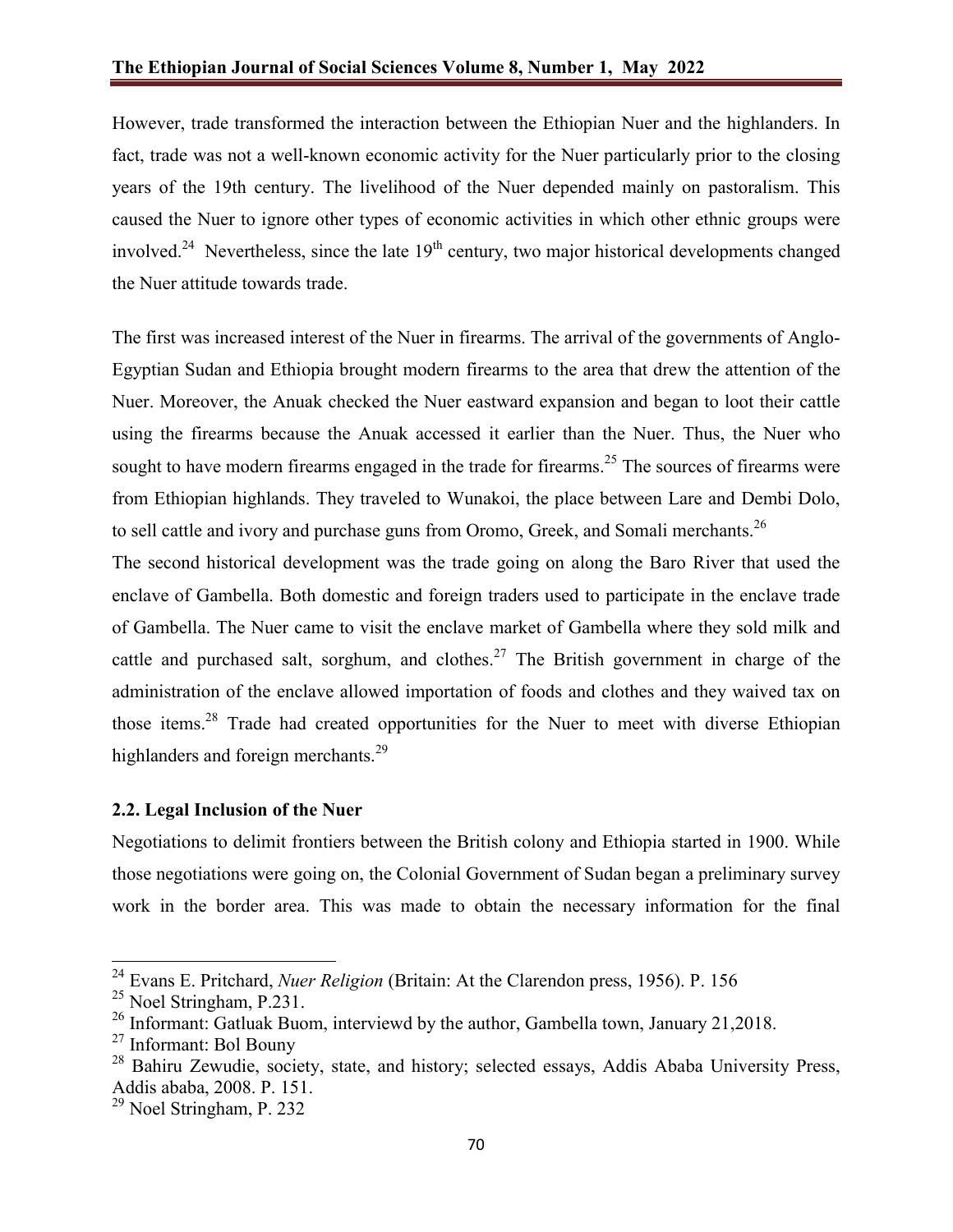resolution of the issue. The boundary survey team was established, and this team led by Major Gaym surveyed the region from the Blue Nile to Nasser on the Sobat. Major Gaym worked on the same project on the Ethiopian side of the border in 1901 with the consent of the Ethiopian government.<sup>30</sup> The boundary agreement was later concluded between Britain and Ethiopia which was written in the languages of the respective nations.<sup>31</sup>

The boundary arrangements contained the definition of boundary, demarcation of the boundary, construction works on the Blue Nile, River Sobat, and Lake Tana, and the right to connect Sudan with Uganda by a railway to be constructed through the Ethiopian territory.<sup>32</sup> In addition, in the 1902 boundary agreement, Emperor Menilek II leased a piece of territory, Gambella town, to the British to serve as an inland port for Ethio-Sudanese trade. The enclave was established with the hope of drawing in the resource-rich regions of western Ethiopia.<sup>33</sup>

The boundary issue stated under the first article of the treaty has the following to say:

The frontier between the Sudan and Ethiopia agreed on between the two governments shall be: the line which is marked in red the map annexed to this treaty in duplicate, and traced from Khor Um Hagar to Gallabat, to the Blue Nile, Baro, Pibore, and Akobo Rivers to Melile, thence to the intersection of the  $6<sup>th</sup>$  degree of north latitude with the  $35<sup>th</sup>$  degree longitude east of Greenwich.<sup>34</sup>

According to the first article of the treaty, the boundary between Ethiopia and Sudan was demarcated along the Baro and Akobo Rivers. These rivers served as natural boundaries. The treaty, like any other treaty in Africa arbitrarily divided homogeneous ethnic groups. The Nuer in the frontiers of Ethiopia and Sudan were separated by the international boundary.<sup>35</sup>

As pastoralist communities, the Nuer had to face closure and separation from temporary grazing lands. They were cut off from wet-season villages in Sudan and dry-season camps in Ethiopia. The Nuer were to cross the international border due to their transhumance economy. Most of

<sup>&</sup>lt;sup>30</sup> Lazarus Leek Mawut, "The southern Sudan under British rule 1898-1924: the constraints reassessed," (Phd. Diss., Durham University, 1995). P. 61.

<sup>&</sup>lt;sup>31</sup> Treaty series, UK, treaties online. The 1902 boundary treaty between Ethiopia and Britain, http://treaties.fco.gov.uk Accessed on September 15, 2017.

<sup>32</sup> *Ibid*

<sup>&</sup>lt;sup>33</sup> Ethiopian National Archive and Library Agency, a Memo from Blata Tsehay Desta to Ministry of Interior, memorandum regarding the way of life of Gambella people, August 31, 1957, Gambella sub-province administration.

 $34$  The 1902 boundary treaty.

<sup>&</sup>lt;sup>35</sup> Bahiru zewudie, "Relations between Ethiopia and the Sudan on the western Ethiopian Frontier 1898-1935," p. 13.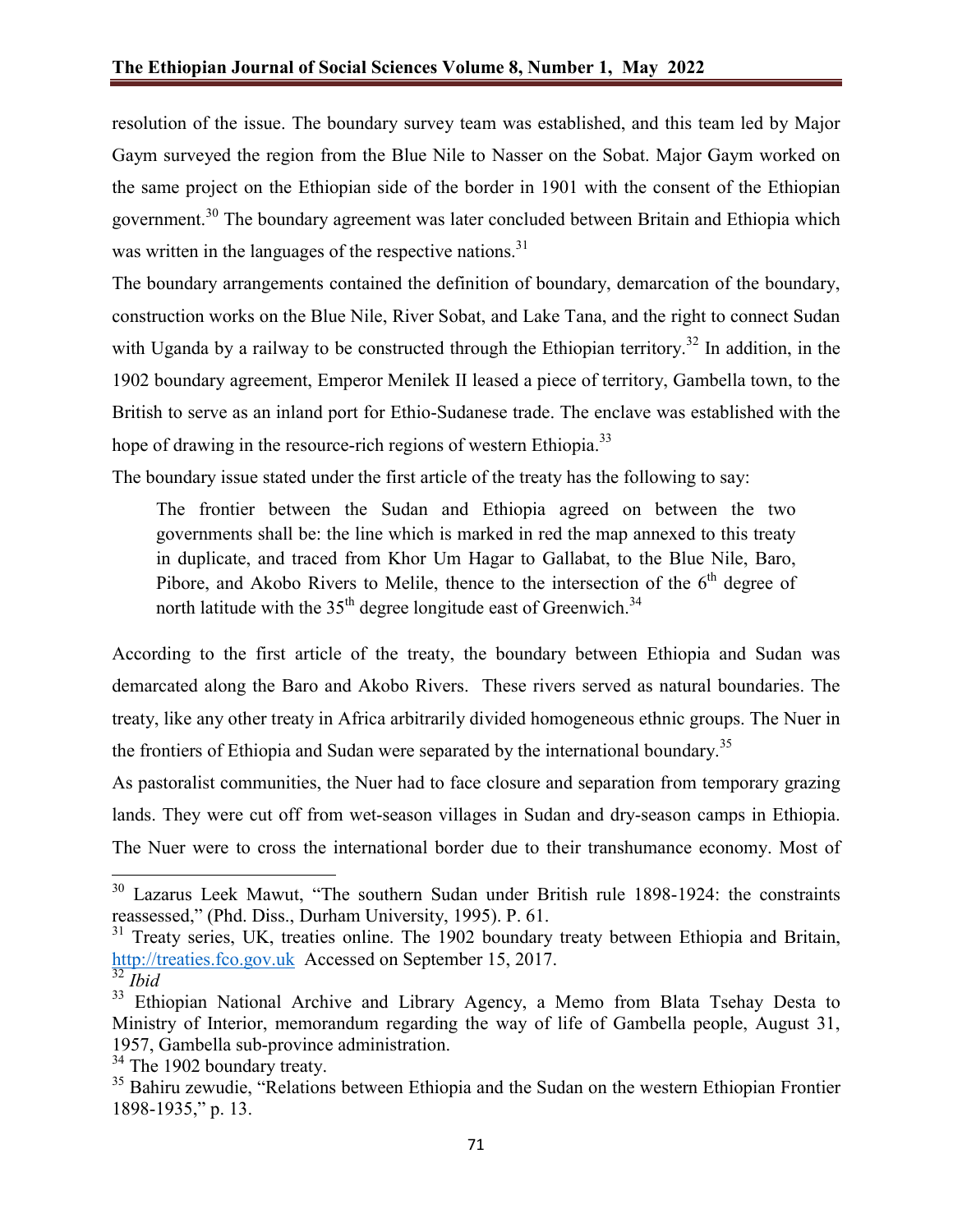these wet-season villages are located on the Sudanese side of the border. At the beginning of the dry season in November, the Nuer would move to their respective camps along the major rivers in Ethiopia. Moreover, some groups of Nuer have both the wet-season villages and dry-season camps on either side of the border.<sup>36</sup> Nevertheless, some of the Nuer (Eastern Jikany) were legally integrated with the rest of the Ethiopian society by the boundary treaty of 1902.

## **2.3. Early attempt at political integration**

During the first few years of its encroachment, the state lacked effective administration. The lack of effective administration of the Nuer was due to several reasons. The rivalries between local rulers in Gore and Sayo created a power vacuum in the area. Dejazmach Jote Tullu and Ras Tesema had been contesting over Gambella. After 1917 the competition of Jote and Tesma continued by respective successors Dejazmach Biru and Dejazmach Kebede.<sup>37</sup> Besides, the inability of the central government to attain effective control by deploying strong forces resulted in loose integration. Moreover, the presence of a precipitous environment and inhospitable climate were equally serious challenges. The region with a very hot climate and tropical diseases discouraged officials from going from the Ethiopian highlands. Consequently, the Nuers of Ethiopia were left under a nominal administration for many years.  $38$ 

Nevertheless, the coming of *Qegnazmach* Majid Abud on behalf of Ethiopian authorities in 1914, to the region brought to the area major changes. Majid moved across Jikow, the small but important post at the confluence of the Baro and the Pibore rivers, crossed into Jikany Nuer areas. Then, he claimed the Gaajok and the Gaajak who graze in Ethiopia as subjects of the emperor since the second decade of the  $20<sup>th</sup>$  century. He also announced his intention to collect tribute as a sign of their submission and as confirmation of Ethiopian authority over its territory.<sup>39</sup>

<sup>&</sup>lt;sup>36</sup> Derege Feyissa, "Alternative citizenship: The Nuer between Ethiopia and the Sudan," C. Vaughan et al (eds), *The border land of South Sudan*, 109-110, (2013), P. 110.

<sup>&</sup>lt;sup>37</sup> Bahiru zewudie, "Relations between Ethiopia and the Sudan on the western Ethiopian Frontier 1898-1935," p. 14.

<sup>&</sup>lt;sup>38</sup> Temesgen Gebeyehu, "Identity, centralization and resistance in Ethiopia: the case of Nuer and Anywaa," *African journal of political science and international relations*, Vol. 8(6), pp. 155-162 (2014). P. 152.

<sup>39</sup> Robert O. Collins, *Land Beyond the Rivers: The Southern Sudan, 1898-1918* (Yale University Press; 1971). p. 56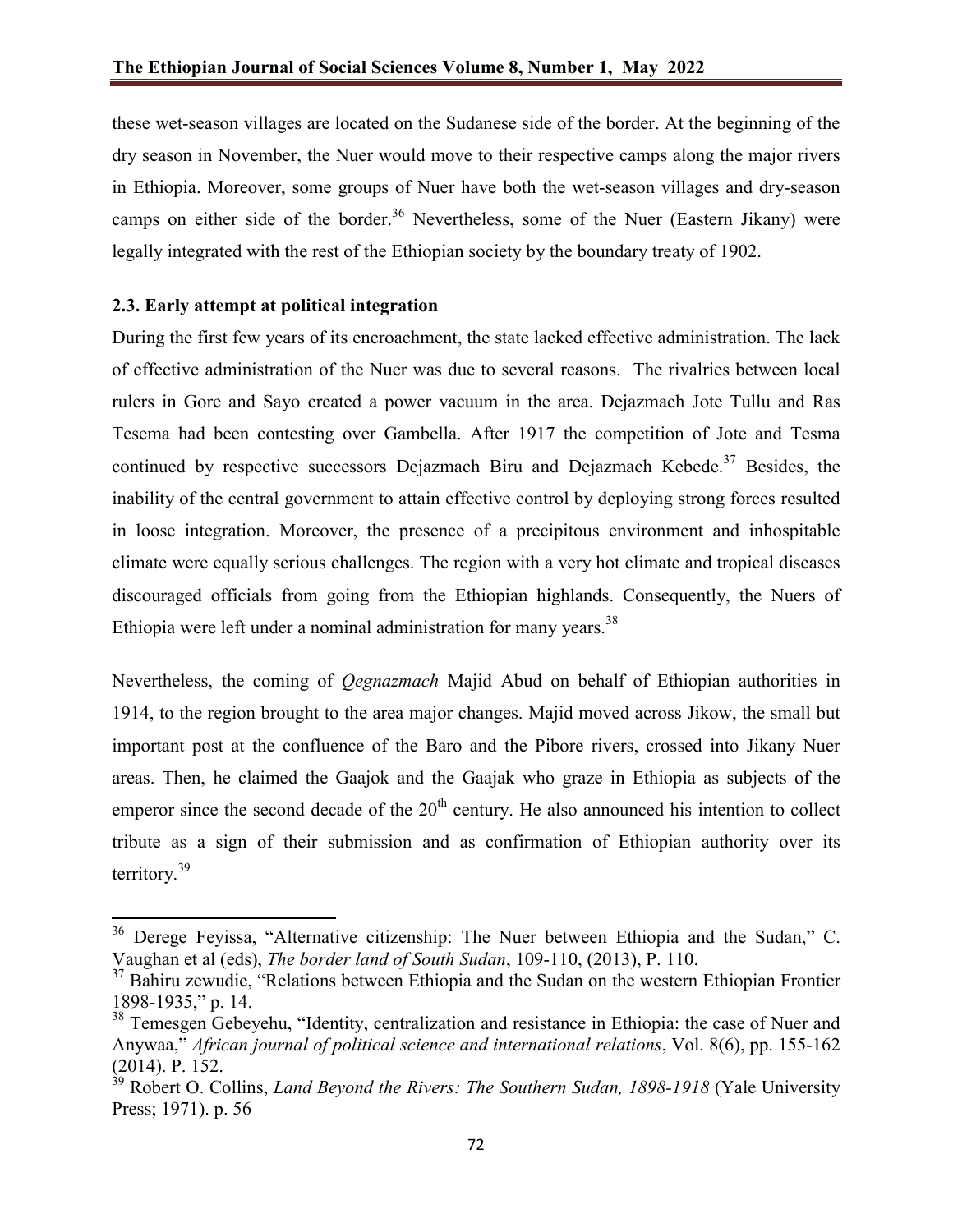As part of the effort to integrate the Nuer with Ethiopia, Majid appointed Khoryom Tut over the Gaajak Nuer. Khoryom was a Gaajak Nuer chief living at Kurthony on the north bank of the Baro and adorned with a title *Fitawrari.40 Fitawrari* Khoryom attempted to convince his fellow ethnic group about the benefits of being Ethiopian.<sup>41</sup> After Khoryom Tut, there were efforts to appoint other representatives from the local community.<sup>42</sup> The Nuer reacted in two ways  $$ resistance and submission. They opposed nomination of representatives owing to their political tradition. However, the political activities of the government of Anglo-Egyptian Sudan angered the Nuers in the borderlands. It imposes strict control on the Nuers on the Sudanese side.<sup>43</sup> On the other hand, the Ethiopian government was flexible and it openly embraced the cross border economic activities of the Nuer. This attracted them to incline towards Ethiopia in the competition over subjects with the British.<sup>44</sup>

The early attempt of political integration was interrupted by Italian occupation. The introduction of political tradition from the Ethiopian government resumed after liberation. As a result, many Nuer chiefs have been given new titles. They assumed these titles to the rank of *Qengazmach*. *Qegnazmach* Chuol Kid of Kuatgar, *Qegnazmach* pal Muon Chiek, *Qegnazmach* Pal Chay of Jikow were able to assume the title.<sup>45</sup> Qegnazmach Pal Chay was the father of Thuwat Pal (high ranking official of Gambella administrative region During the Derg).<sup>46</sup> Those *Balabats* of Nuer served the government until 1974.

# **2.3. Introduction of administrative structure in Nuer**

Although the Nuer were officially claimed as Ethiopian citizens at the beginning of  $20<sup>th</sup>$  century, introduction of formal administrative structure delayed for decades. The only strongest move before Italian occupation of Ethiopia was the appointment of Mejid as frontier representative of

<sup>&</sup>lt;sup>40</sup>Informant: Beyene Hamere Tibeb (He was history Teacher in Gambella Teachers college) and Bol Bouny (He was A teacher in Gambella teachers College), interviewed by the author, Gambella town, December 10, 2017.

<sup>41</sup> Robert O. Collins, *Land Beyond the Rivers: The Southern Sudan, 1898-1918*, p. 57

<sup>&</sup>lt;sup>42</sup>Informant: Beyene Hamere Tibeb.

<sup>43</sup> Robert O. Collins, p. 57.

<sup>&</sup>lt;sup>44</sup>Derege Feyissa. The cultural construction of state borders: The view from Gambella, p. 327

<sup>45</sup> Informant: Bol Bouny

<sup>46</sup> Informant: Tut pal. He is son of Qugnazmach Pal chay and brother of Thuwat Pal.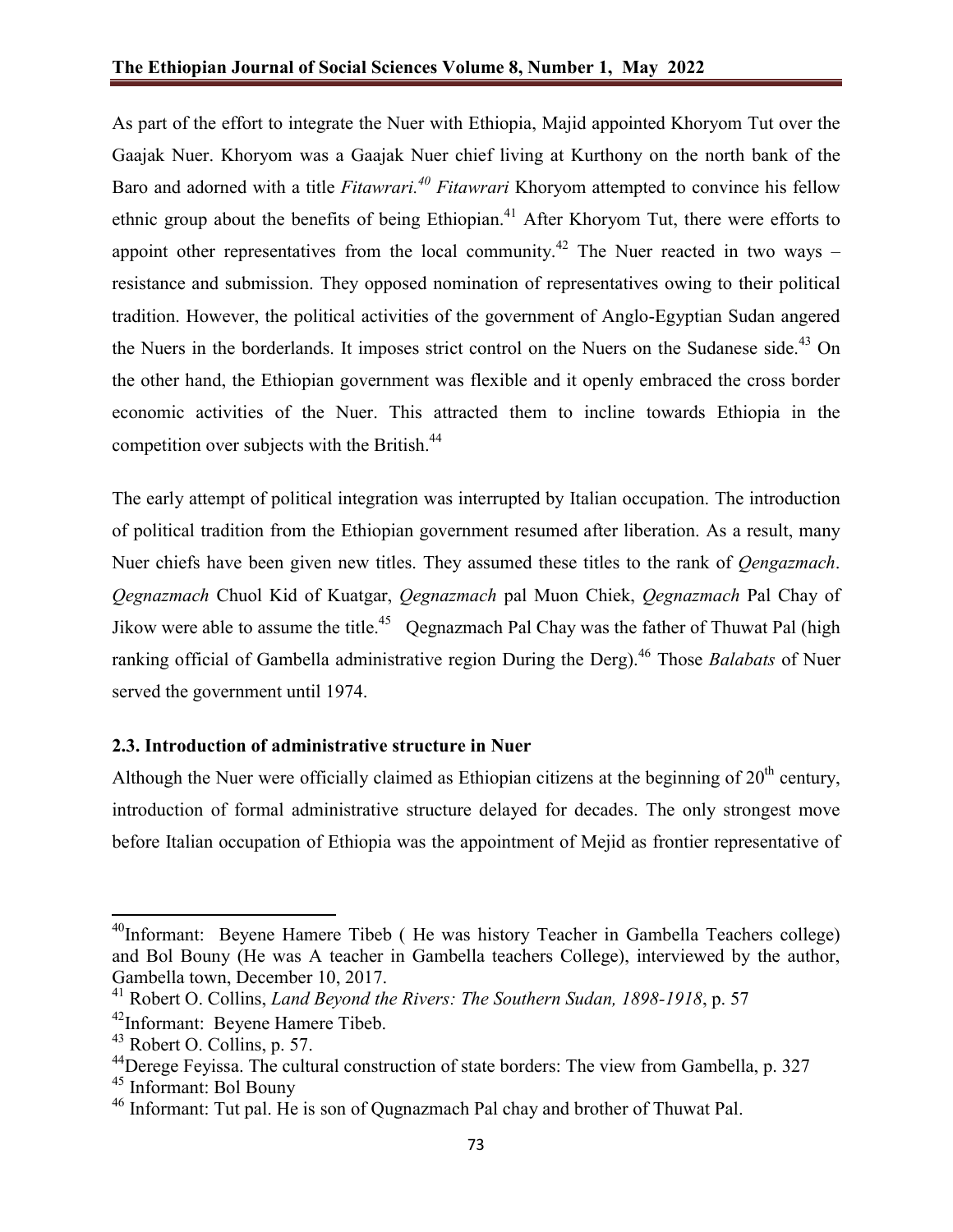the Ethiopian government on both banks of the Baro River.<sup>47</sup> The formal administrative structure was introduced after liberation in the 1940s.

Emperor Haile Selassie took the most far-reaching measure of centralization in the country. In 1942 provincial and local administrative reform was launched through the promulgation of Decree No 1/1942. It was declared to modernize and standardize provincial and local administrations. As part of the reform, the Emperor redrew provincial and sub-provincial boundaries.<sup>48</sup> Thus, the Nuer were under Illubabour province and specifically in Gambella subprovince. Illubabour province had five sub-provinces of which Gambella was one. *Fitawurari* Belachew was sent to organize and administer Gambella sub-province since the decree and stayed there until1953. *Fitawurari* Belachew may be the appointee of Dejazmach Tasew Walelu, governor of Illubabour, and later replaced Kibre Abe Zrufael.<sup>49</sup>

Gambella sub-province shared borders with Gore sub-province in the east, Mocha in the southeast, and Wollega province in the north. In the west and southwest, Gambella sub-province was bounded by Sudan. The sub-province was divided into six districts namely Gambella, Abobo, Gog and Jor, Itang, Akobo, and Jikow. The people who have been living in those districts were mainly Anuak and Nuer. Akobo and Jikow and later on Itang were the districts that have been the places where the Nuer live. According to the population census held in 1968/69, the sub-province had 56,494 individuals. Except for the district of Akobo, the census was accurate in all other areas according to the report. Akobo district was difficult to reach and the census was not conducted due to security reasons, but an estimate was forwarded. However, the report didn't identify the ethnic groups of the population.<sup>50</sup> To make it more specific at the district level the number is tabulated (Table 1).

<sup>&</sup>lt;sup>47</sup> Bahiru Zewudie, "Relations between Ethiopia and the Sudan on the western Ethiopian Frontier 1898-1935," P. 164

 $48$  Yonas Adaye, "Conflict complexity in Ethiopia: case study of Gambella regional state," p. 110 <sup>49</sup> ዘ ውዴ ዱባ ለ , pp, 377-387.

<sup>50</sup> *Ibid*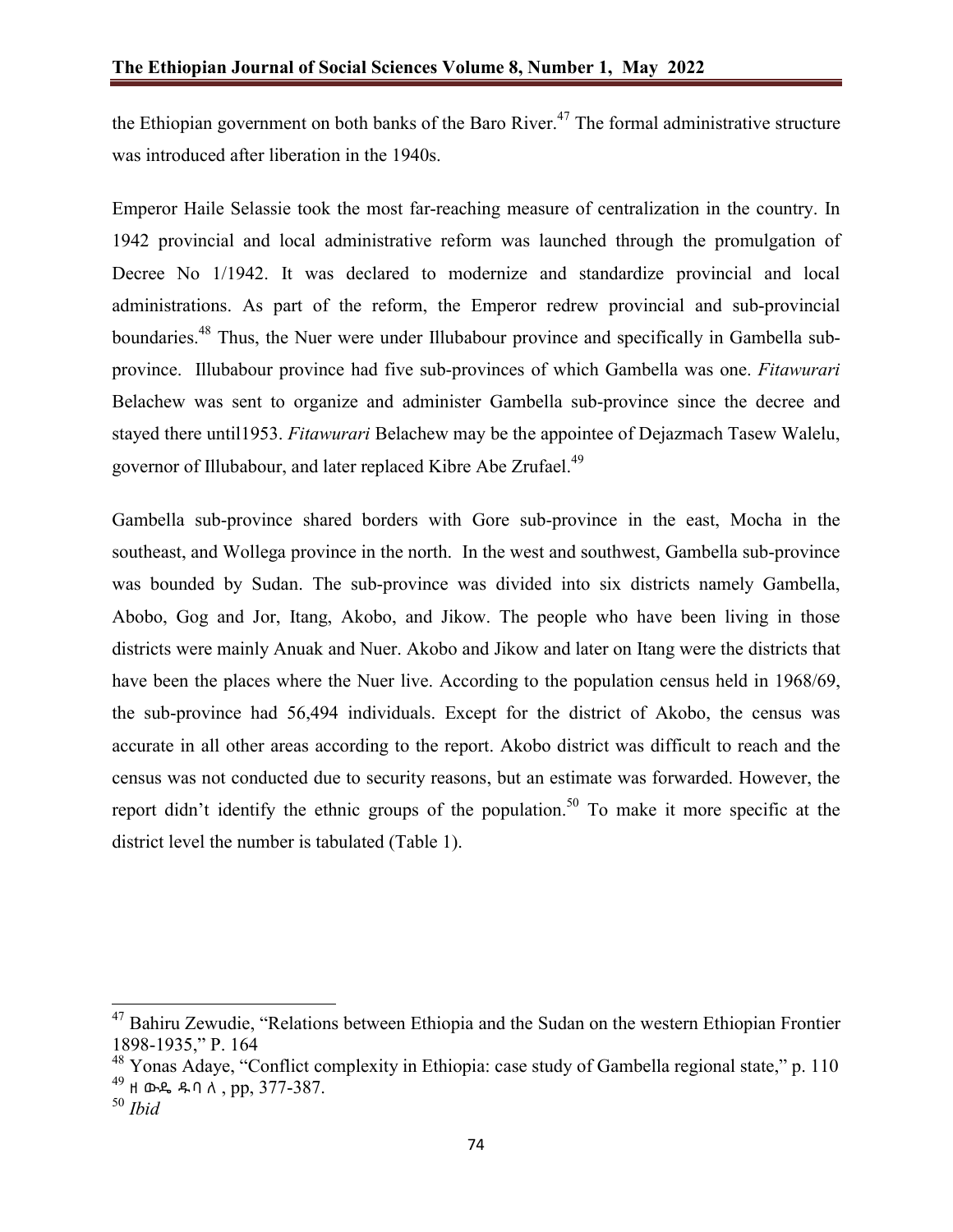| No.        |             | $\overline{2}$ | $\overline{3}$ | 4                     | 5     | 6         |          | Total |
|------------|-------------|----------------|----------------|-----------------------|-------|-----------|----------|-------|
| Name       | of Gambella |                |                | Itang Jikow Abobo Gor |       | and Akobo | Gambella |       |
| district   |             |                |                |                       | Gog   |           | Town     |       |
| Number     | of 2057     | 3338           | 9216           | 2331                  | 32070 | 6224      | 1258     | 56494 |
| population |             |                |                |                       |       |           |          |       |

Table 1. Size of population in the sub-province of Gambella in 1968/9<sup>51</sup>

In line with the political integration that defined the second half of the twentieth century, the administrators were sent to those districts from Gore or from the Ministry of Interior in Addis Ababa. Akobo and Jikow districts were not exceptions. Demiss Zewde, Asefa Negash, and Mele Zema were sent one after the other to administer the Jikow district since 1953. Alemu Garde and Asefa Dadi respectively administrated the Akobo district one after the other since 1953.<sup>52</sup>

Indeed, the building up of administrative structures was not without difficulties. Many of the administrators were new to the social, economic and political lives of the people. They had been communicating with the Nuer through translators. The challenge was complicated when the positions of district administrators were left vacant. The Administrative Office of Akobo, for instance, was vacant after the resignation of Qengazmach Asfaw Admasie in  $1968$ <sup>53</sup>. The difficulty of the environment caused by malaria was also a pushing factor. Consequently, governors and civil servants in the Nuer districts were disinterested to stay in their positions. Poor infrastructure of the districts was a serious challenge to supervision and to efforts to establish contacts with the people. Lack of vehicles complicated the problem which was frequently raised by the appointees and it led them to leave the area after a while.<sup>54</sup>

In addition, the budget allocated for those district administrators was much less than those in Anglo-Egyptian condominium Sudan. Since the districts of Akobo and Jikow are situated near the international boundary, governors had information about their neighbors. The allocated

<sup>&</sup>lt;sup>51</sup> Ethiopian National Archive and Library Agency, A memo from Ministry of Interior to Illubabour Province Administrative Office, Adis Ababa, March 1966.

<sup>52</sup> *Ibid*

<sup>&</sup>lt;sup>53</sup> Ethiopian National Archive and Library Agency, Lema Gebremariam (governor of Gambella Awuraja), A memo to Fitawrari Worku Enku Selassie (Governor of Illubabor Province), (Gambella, June 1968).

 $54$  Ethiopian National Archive and Library Agency, Tilahun Abebe governor of Illubabour, 1988, annual report on security issues of Gambella, (Metu, August 22, 1988).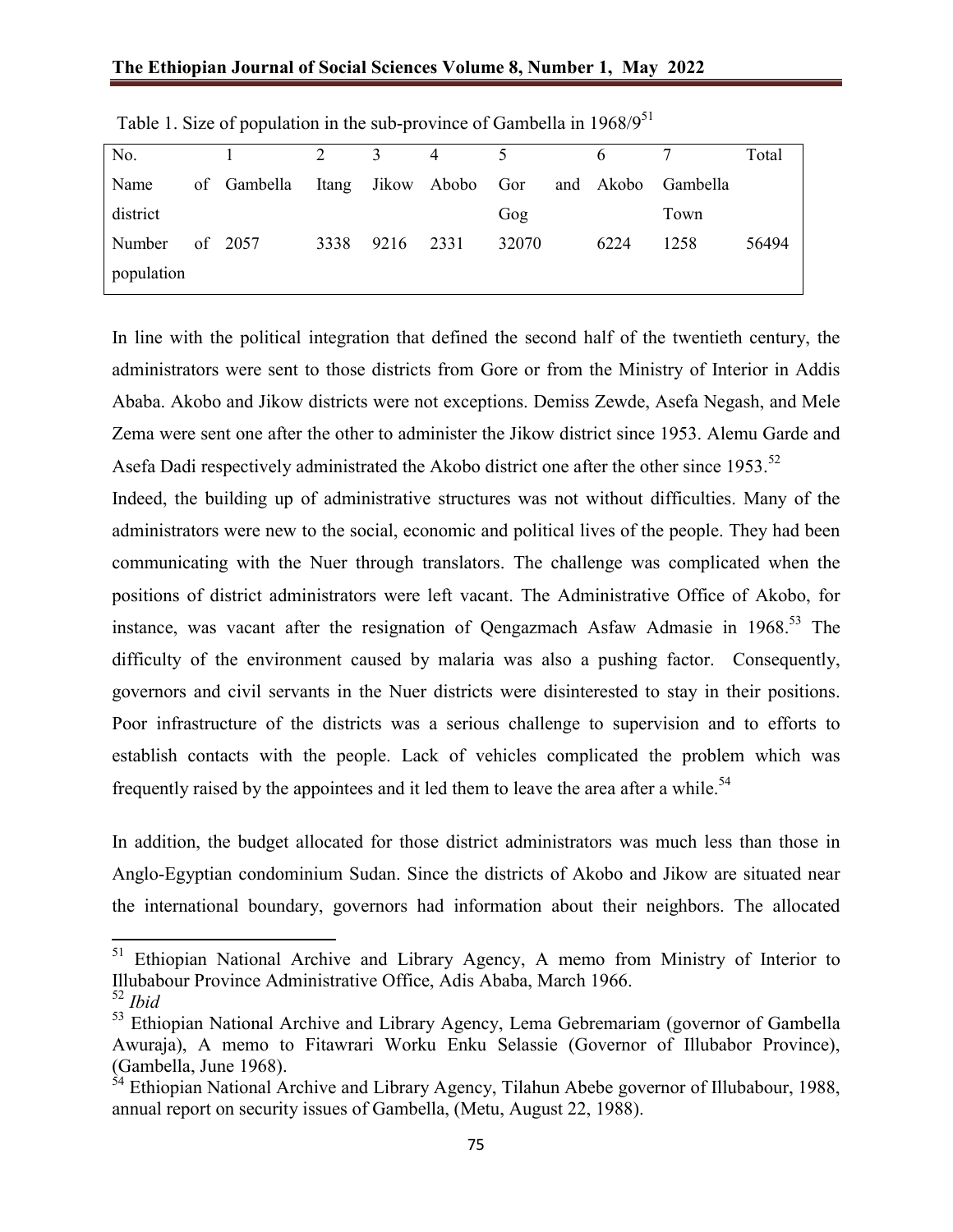budget for district administrator in Akobo and Jikow was 500 Ethiopian birr.<sup>55</sup> Indeed, as was mentioned by Tsehay Desta, provincial and district governors of the Sudan had better skill and qualification than their Ethiopian counterparts.<sup>56</sup> As a result, those districts stayed without governors many times. The allocated budget had been wasted. In their absence from work, it was very difficult to replace the position. However, the Jikow and Akobo experienced a greater national integration after the appointment of General Lemma Gebre Mariam as its governor in 1962. The appointment of General Lemma as governor of Gambella was characterized by a stronger and active Ethiopian state presence in its peripheral sub-province. After he had come to Gambella, he appealed for the socio-economic improvement of the people in the sub-province.<sup>57</sup>

#### **2.4. Promulgation of Modern Institutions**

The introduction of modern institutions into the Nuer was the product of public demands and governments effort to compete British colonizers. The introduction of modern institutions to the sub-province of Gambella in general and the districts of Akobo and Jikow, in particular, were late. The remoteness of the area and its hostile environment posed challenges against the introduction of institutions and infrastructure. In addition, the area was effectively administered much later than other regions.<sup>58</sup> The Nuer had been appealing to the government against poor infrastructure and institutions in the region through their representatives called *Balabats*. They appealed to district and sub-provincial governors many times. They demanded to get access to modern institutions such as schools, clinics, and others. Those representatives in the districts and sub-provinces understood the motive and passed the plea over the central government through official letters. However, lack of modern institutions was not unique to the Nuer. It was apparent in other areas of Illubabour.<sup>59</sup>

<sup>&</sup>lt;sup>55</sup> Ethiopian National Archive and Library Agency, Mengesha Asefa ( Secretary of Illubabour Province Adminstrative Office), a memo to Minstry of Interior, (November, 1970).

<sup>&</sup>lt;sup>56</sup> Ethiopian National Archive and Library Agency, Gambella sub-province Governor, 1958 annual report (Tsehay Desta, Gambella, June 24, 1958).

 $<sup>57</sup>$ Informant: Thuwat Pal. Interviewed by the researcher through telephone. He was one of the top</sup> officials of Gambella administrative region during the Derg. He learned during the imperial period in Gambella.

<sup>&</sup>lt;sup>38</sup> Ethiopian National Archive and Library Agency, An application letter from local Balabats to Jikow district governor in August, 1974.

<sup>&</sup>lt;sup>59</sup> Ethiopian National Archive and Library Agency, Gambella sub-province Governor, 1958 annual report (Tsehay Desta, Gambella, June 24, 1958).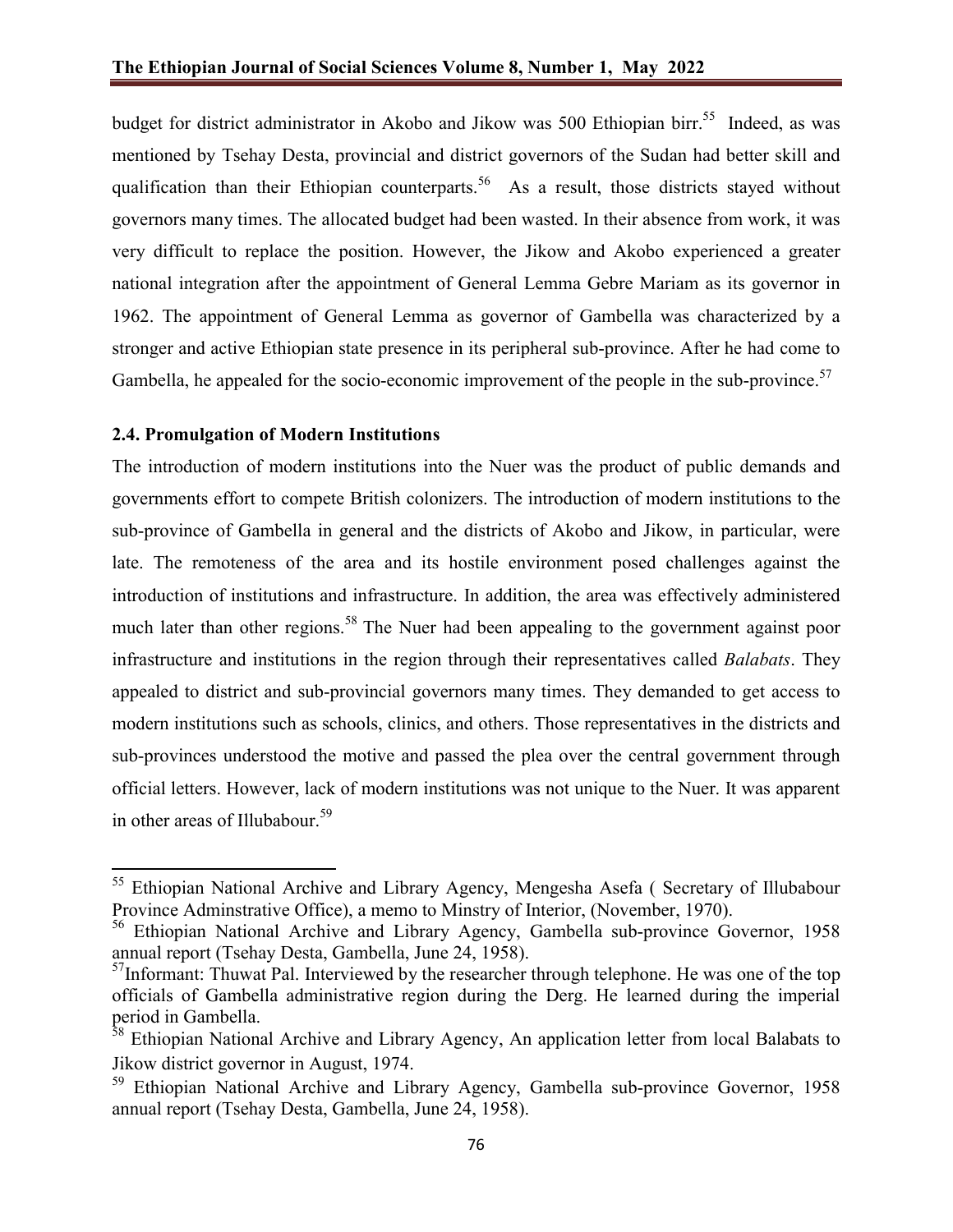As the Nuer were highly dependent on pastoral economy, they usually needed institutions that delivered veterinary services. They had owned a large number of cattle, goats, and sheep. However, the presence of animal diseases especially tsetse fly killed cattle in the region. They had to travel a very long distance to get medical care. The nearest organized clinic was found in Itang and Gambella town.<sup>60</sup>Hence, they demanded the introduction of modern health institutions that would deal with the diseases.

The government responded by putting in place modern social services and infrastructure. Undoubtedly, it was part of the effort to integrate the people. Provincial and sub-provincial administrators had been struggling to establish modern social services and infrastructure. They sought to make the people better in education, culture, economy, in any work habit, and to be helpful for modern political administration.<sup>61</sup> Priority was given to modern education. Some factors influenced the government to give priority to education. First, education was thought to be the means of integrating the Nuer. Second, the quest of Nuer through their representative (usually the *Balabats)* was concerned more with education than other services. Third, the government needed to compete with neighboring Sudan through introducing modern institutions. And the Nuer *Balabats* had been expressing that unless the schools were opened for them, they would be forced to send their children to neighboring Sudan. Therefore, measures were taken to solve the problems of schools for the Nuer towards the end of the 1950s.<sup>62</sup>

According to a report handed in by General Lemma (the then Governor of Gambella Awuraja) in 1969/70, there were two functional schools in the areas settled by the Nuer. The following table shows the figures of those schools.

<sup>60</sup> Gambella sub-province Governor, 1958 annual report (Tsehay Desta, Gambella, June 24, 1958).

 $61$  Ethiopian National Archive and Library Agency, Fitawurary, Wolde Semayat Tesama to Endalkachew mekonenn, memo concerning the money needed to expand education in Gambella, October 30, 1959, ministry of interior from Illubabour province.

<sup>62</sup> Gambella sub-province Governor, 1958 annual report.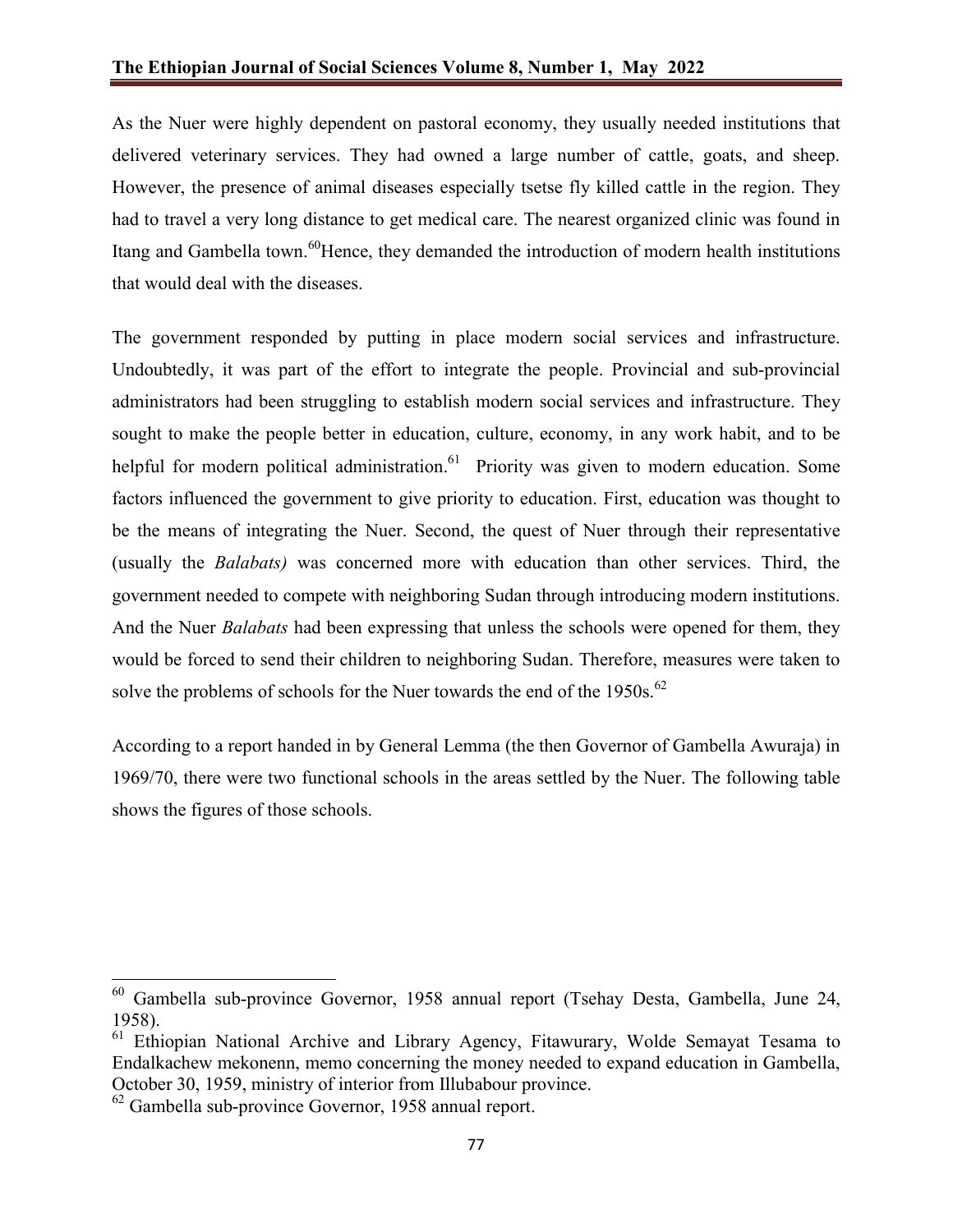| Name   | of Number of Students |        |       | Number of Teachers |        |       |  |
|--------|-----------------------|--------|-------|--------------------|--------|-------|--|
| school | Male                  | Female | Total | Male               | Female | Total |  |
| Jikow  | 28                    | 4      | 32    |                    |        |       |  |
| Akobo  | 76                    |        | 80    |                    |        |       |  |

Table 2. Schools, number of teachers and students in 1970<sup>63</sup>

The available schools were not enough in comparison with the general population. Nevertheless, there was high rate of dropouts. The reason for this was the absences of continuous support (clothes and food and finance). It was difficult to collect taxes from the people due to the mobile nature of the Nuer. District governors were complaining usually about the shortfall of tax collection. Besides, the number of teachers was too small. The subjects to be taught were only English and Amharic.<sup>64</sup>

Moreover, the area needed other infrastructure like roads, bridges, and district offices. There was a single road built from Gambella town to Jikow and Akobo districts. The road was not operational during the Ethiopian rainy season when the districts of Jikow and Akobo had been flooded. The flood in the district of Jikow damaged the bridge that connected Ethiopia with the Sudan. The bridge needed to be repaired every year at the end of the summer season. After the evacuation of the British from Sudan the burden to repair that bridge was left to the Ethiopian government. 65

## **2.5. Cultural integration**

The Nuer have had indigenous religion. They believe in sky god called Kout Nhial.<sup>66</sup> In the 20<sup>th</sup> century the two sects of Christianity (Protestantism and Ethiopian Orthodox Church), were introduced to the Nuer. The Ethiopian Nuers first embraced Protestant Christianity due largely to their close cultural interaction with South Sudan. Missionaries and evangelists arrived in Southern Sudan and started converting the people there since the first half of the  $20<sup>th</sup>$  century.

 $63$  Ethiopian National Archive and Library Agency, a memo from Lemma G/Mariam on March 3, 1970.

 $64$  Ethiopian National Archive and Library Agency, The 1960 budget request plan of Gambella sub-province by Wolde Semayat Tesema.

 $65$  Fitawurary, Wolde Semayat Tesama to Endalkachew mekonenn, memo concerning the money needed to expand education in Gambella.

 $^{66}$  ዘ ውዴ ዱባ ለ ,  $P. 125$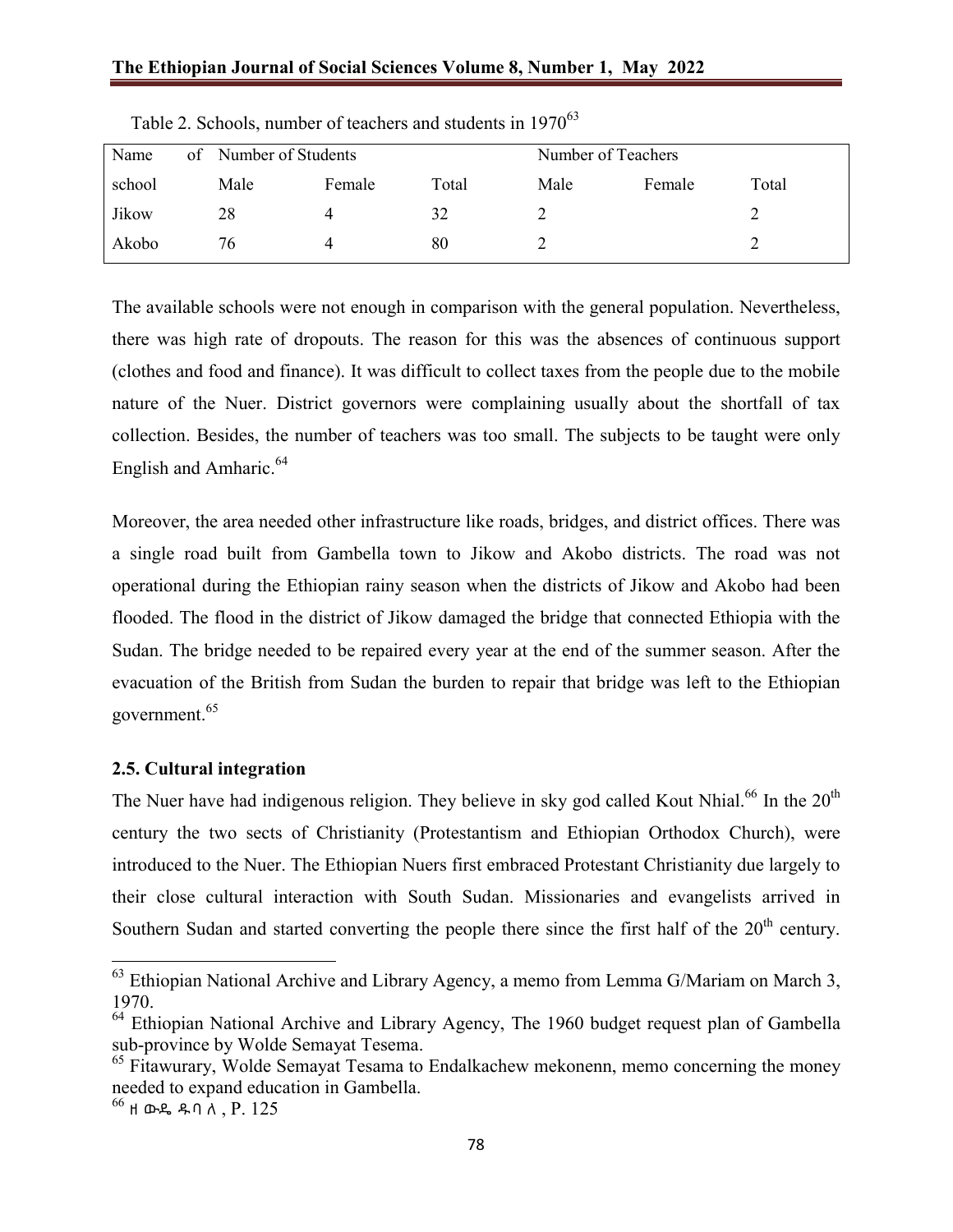Protestant missionary schools opened at Malakal in South Sudan.<sup>67</sup> Protestant Christianity was introduced to the Ethiopian Nuer from the western direction. It enabled veteran missionaries in Southern Sudanese Nuer to get many converts. The government of Haile Selassie adopted a more pragmatic approach towards protestant missionaries. Missionaries were sought as additional energy for their modernizing capabilities.<sup>68</sup>

The next section of Christianity which arrived in the Nuer from the eastern direction was the Ethiopian Orthodox Church. The church was first introduced to the region by representatives of the government. They attempted to assert government authority and create fertile ground in the integration process. Thus, the Church of St. Kidane Mihret was established in the sub-province of Gambella in 1947, but it was far from the Nuer. Next, St. Michael Church was built nearer the border in Jikow district in 1963. The church in the Jikow district employed a sustainable effort to evangelize the Nuer. Evangelists were sent to the church. As a result, many Nuers embraced orthodox Christianity. The number of coverts had reached more than a thousand within two successive years after the establishment of the church.<sup>69</sup>

Nevertheless, this early influence of the Ethiopian Orthodox church on the Nuer did not last long. Several factors contributed to this loss of influence of the church among the Nuer. First, the church had been teaching using the language in which the Nuer were able neither to understand nor speak. It was very difficult for them to understand basic teachings. They have been requesting a book written in their language. Second, the sizing power of socialist Derg with secular ideology didn't give attention. Third, the most dominant factor was the arrival of missionaries who were experienced in evangelizing the south Sudanese Nuer.<sup>70</sup>

The American missionaries opened a center in Jikow district at Kuatgar village in the 1960s. From there they began to preach Protestantism to the Nuer. They used the Bible, which was

 $67$  Christian Falge, "The Nuer as Refugees: a study of social adaptation," (MA thesis, Addis Ababa University, 1997). p. 82.

<sup>68</sup> Blata Tsehay Desta to Ministry of Interior, memorandum regarding the way of life of Gambella people, August 31, 1957, Gambella sub-province administration.

 $69$  Ethiopian National Archive and Library Agency, An application letter written by Hiruy Amde Sellassie, Evangelist in Jikow saint Michael church, to Gambella sub province, October 13, 1965.

<sup>70</sup> Lemma G/Mariam governor of Gambella 1972 report (Gambella, Gambella sub province, on march 3, 1970).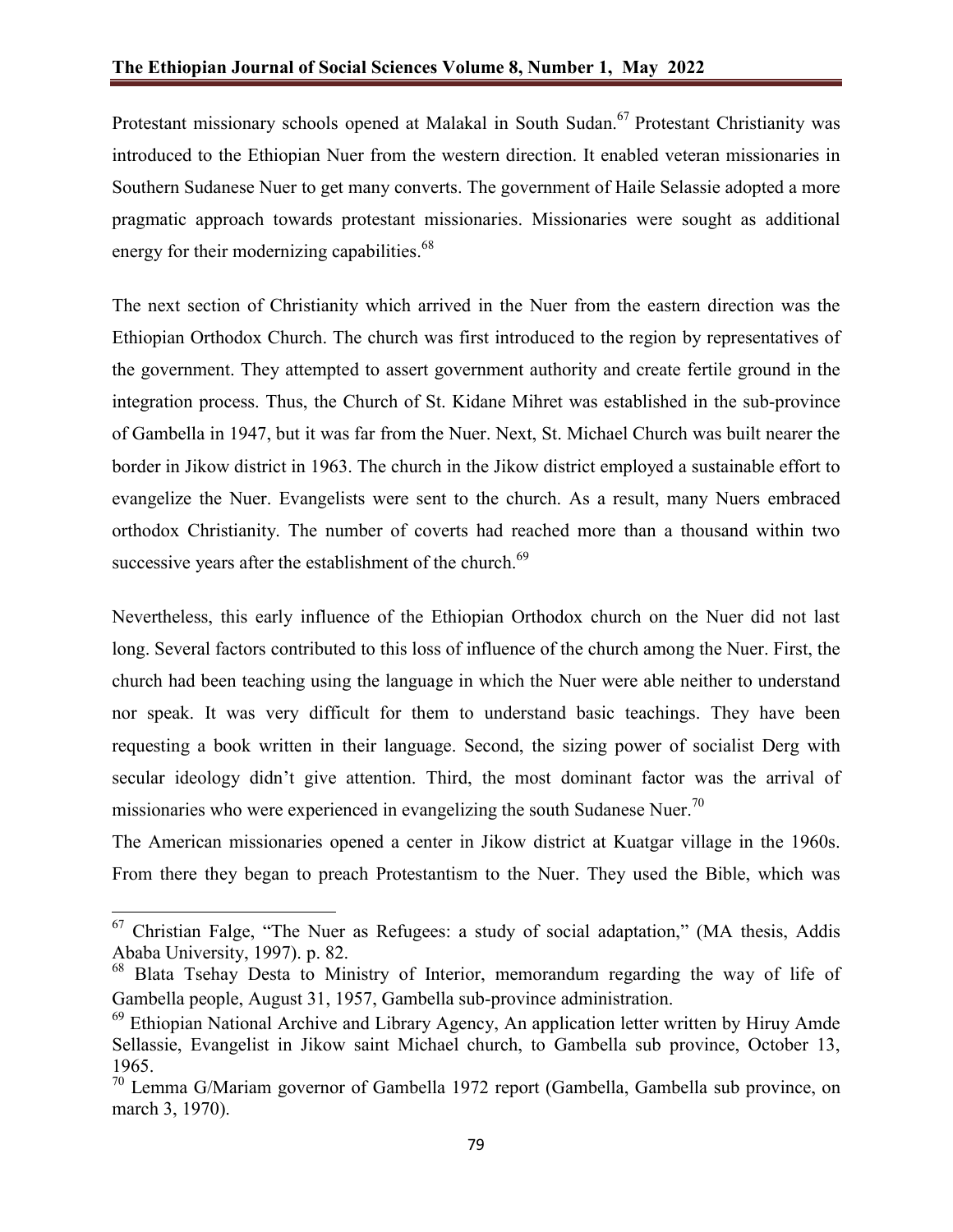written in the Nuer Language.<sup>71</sup> This enabled missionaries to win the heart of the people easily. They had got a larger number of converts than the Ethiopian Orthodox Church. In addition, they influenced refugees that arrived to the land of Nuer. Due to the inability of the Orthodox Church, sub-provincial governor of Gambella had been requesting the government to allow missionaries for those remote areas.<sup>72</sup>

# **3. Conclusion**

The diverse Ethiopian ethnic groups integrated through gradual process. They interacted and exchanged different elements of economic, political and cultural aspects. Despite assumption of alienation of the Nuer, there were efforts of integration. The Nuer had participated in trade with the rest of the Ethiopian society through long-distance routes. The early integration process was strengthened by political inclusion after the 1902 boundary treaty. Political leaders were nominated and charged with coercive power. Governors and civil servants were sent from the highland part of the country to the Nuer. The intention of the government to integrate the people resulted in the introduction of modern institutions. The Nuer had started to abandon traditional religion and embrace Christianity from protestant missionaries and the Ethiopian Orthodox Church. The Nuer reacted to the integration process in two ways. There were resistance to the introduction of coercive political tradition, but they supported the issues such as political inclusion and development of modern institutions. However, there were hurdles for integration efforts. Underdevelopment, lack of specialization of economic activities, early nominal administration, and inhospitable climate in the area served as barrier for integration.

 $^{71}$  ዘ ውዴ ዱባለ, 7 ጽ. 126

 $72$ Ethiopian National Archive and Library Agency, The 1969 report from Lemma G/Mariam governor of Gambella sub Province.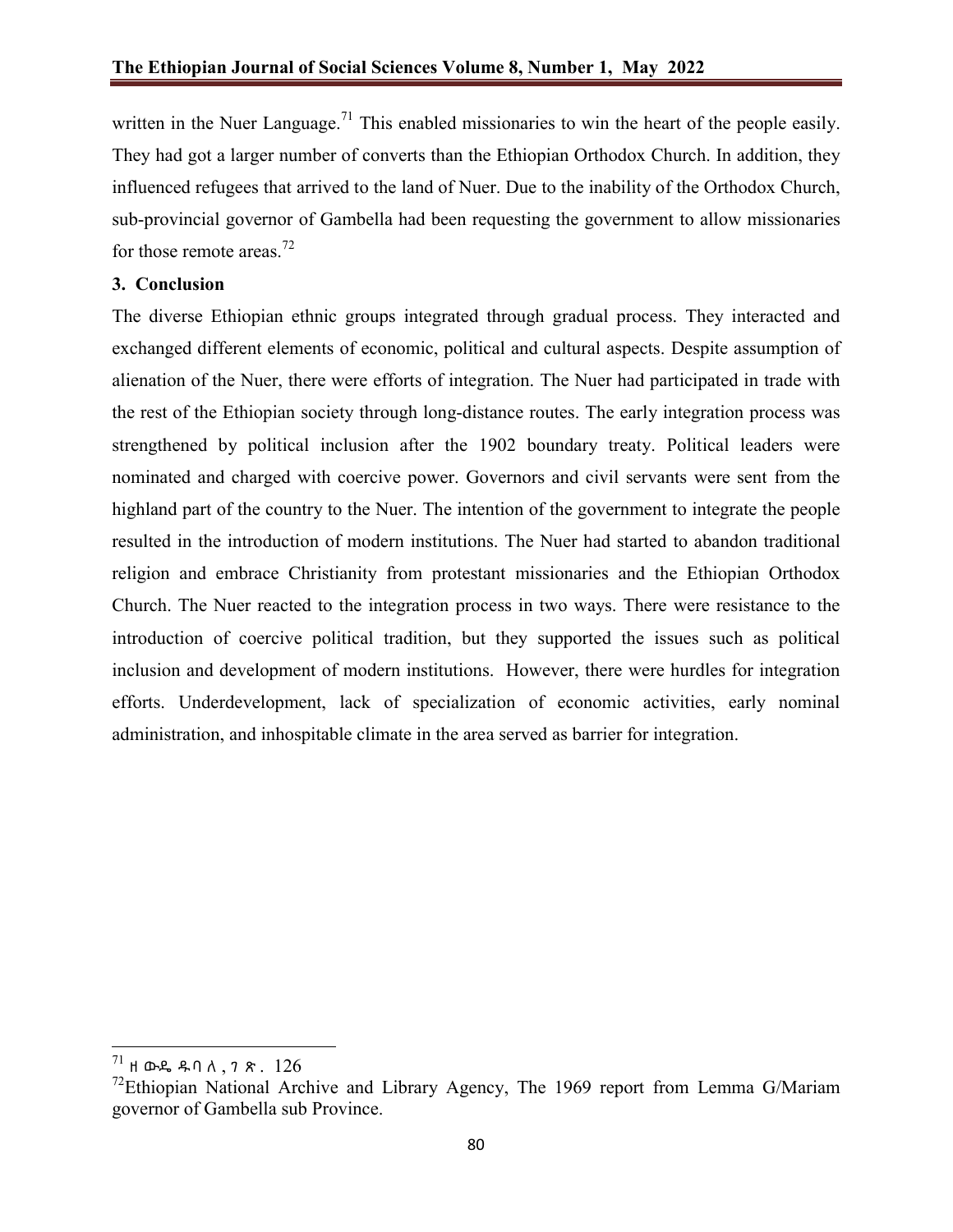## **References**

### **Archival sources**

- Ethiopian National Archive and Library Agency. A Memo from Blata Tsehay Desta to Ministry of Interior, memorandum regarding the way of life of Gambella people, August 31, 1957, Gambella sub-province administration.
- Ethiopian National Archive and Library Agency. A memo from Fitawurari Zewude Otore to ministry of interior, memo concerning infrastructure in Gambella, on December 6, 1974 Illubabour province v/c governor.
- Ethiopian National Archive and Library Agency. A memo from Legesse W/Mariam to Illubabour province. General information on the people of Gambella. Minister of ministry of interior, April 28, 1977.
- Ethiopian National Archive and Library Agency. A memo from Lemma G/Mariam on March 3, 1970.
- Ethiopian National Archive and Library Agency. An application letter from local Balabats to Jikow district governor in August, 1974.
- Ethiopian National Archive and Library Agency. An application letter written by Hiruy Amde Sellassie, Evangelist in Jikow saint Michael church, to Gambella sub province, October 13, 1965.
- Ethiopian National Archive and Library Agency. Fitawurary Wolde Semayat Tesama to Endalkachew mekonenn, memo concerning the money needed to expand education in Gambella, October 30, 1959, ministry of interior from Illubabour province.
- Ethiopian National Archive and Library Agency. Gambella sub-province Governor, 1958 annual report (Tsehay Desta, Gambella, June 24, 1958).
- Ethiopian National Archive and Library Agency. Lemma G/Mariam governor of Gambella 1972 report (Gambella, Gambella sub province, on march 3, 1970).
- Ethiopian National Archive and Library Agency. The 1960 budget request plan of Gambella subprovince by Wolde Semayat Tesema.
- Ethiopian National Archive and Library Agency. The 1969 report from Lemma G/Mariam governor of Gambella sub Province.
- Ethiopian National Archive and Library Agency. Tilahun Abebe governor of Illubabour, 1988, annual report on security issues of Gambella, (Metu, August 22, 1988).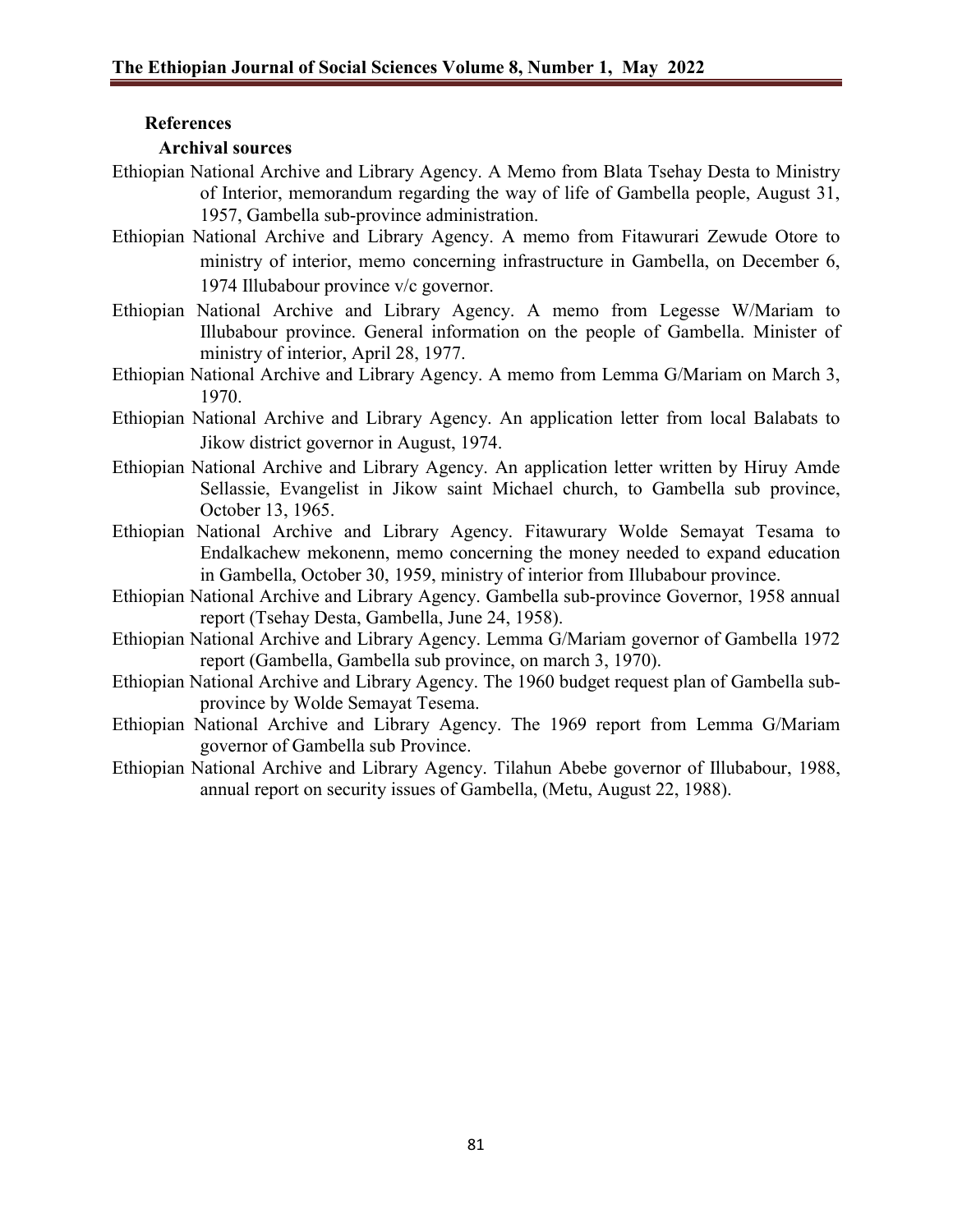#### **Published sources**

- Bahiru Zewudie. *Society, state, and history; selected essays*. Addis Ababa University Press, Addis Ababa, 2008.
- Collins Robert. O. *Land Beyond the Rivers: The Southern Sudan, 1898-1918*, New Haven: Yale University Press, 1971.
- Dereje Feyissa. "Alternative citizenship. The Nuer between Ethiopia and the Sudan."

- \_\_\_\_\_\_\_\_\_\_. "The cultural construction of state borders: The view from Gambella."
- *Journal of Eastern African studies*, 4, 2, 314-330, 2010, <http://dx.doi.org/> . Accessed on September 12, 2017.
- "The Pur, the real, and the chosen: the encounter between Anywa, the Nuer and Highlanders in Gambella," Flix Girke (ed), *Ethiopian images of self and other*, Universitatsveslag Have –Wittenberg, Germany, 2014.

G.Marcus, Harold. A History of Ethiopia. University of California press. London 1994.

- H. Johnson, Douglas. *The Horn of Africa*. London, UCL press, 1994.
- Ilievski Nikola Lj. "the concept of political integration: the perspective of neo functionalist theory." *Journal of Liberty and International Affairs*.Vol. 1, No. 1, 2015 | UDC 327 | ISSN 1857-976, the Institute for Research and European Studies.
- Koramaz Elif Kιsar. "The Spatial Context of Social Integration." *Social Indicators Research*. March 2014, Vol. 119, No. 1 (March 2014), Springer.
- Lindahl, Bernhard. Local history of Ethiopia. Nordic Africa Institute library. 2005.
- Lindo Flip. "The concept of integration: theoretical concerns and practical meanings." Asselin et al. *Social integration and mobility*. Lisbon, centro de estudos geografocos, 2005.
- Medhane Tadesse. "Gambella: the impact of local conflict on regional conflict." Institute of Security studies, Pretoria.
- N. Levine Donald. *Greater Ethiopia:The Evolution of Multi-Ethnic society*. The University of Chicago Press, USA, 1974.
- Pritchard Evans E. *Nuer Religion*. Britain, At the Clarendon press, 1956.

\_\_\_\_\_\_\_\_\_\_\_\_\_\_. *The Nuer*. Britain, At the Clarendon press1940.

Temesgen Gebeyehu. "Identity, centralization and resistance in Ethiopia: the case of Nuer And Anywaa." *African journal of political science and international relations*. 2014. [http://www.](http://www/)academic journals.org /AJPSIR. Accessed on September 15, 2017.

Treaty series, UK, treaties online. The 1902 boundary treaty between Ethiopia and Britain. [http://treaties.fco.gov.uk](http://treaties.fco.gov.uk/) Accessed on September 15, 2017.

- Wondwosen Michago Seide. "The Nuer pastoralists- between large scale agriculture and villagization:A case study of the Lare District in the Gambella Region of Ethiopia." Current African Issues (CAI) No 6. Nordic Africa Institute. 2017.
- WRITENET. independent analysis. (2004). Ethiopia: The Gambella conflict Structure and Prognosis, UK, http://www.refworld.org>pdfid, Accessed on January 12, 2021.
- Young John. Along Ethiopia's Western Frontier: Gambella and Benishangul in Transition. *The Journal of Modern African Studies.* Jun., 1999, Vol. 37, No. 2 (Jun., 1999), pp. 321- 346, Cambridge University Press.

C. Vaughan et al (eds). *The border land of South Sudan*.109-110. 2013.